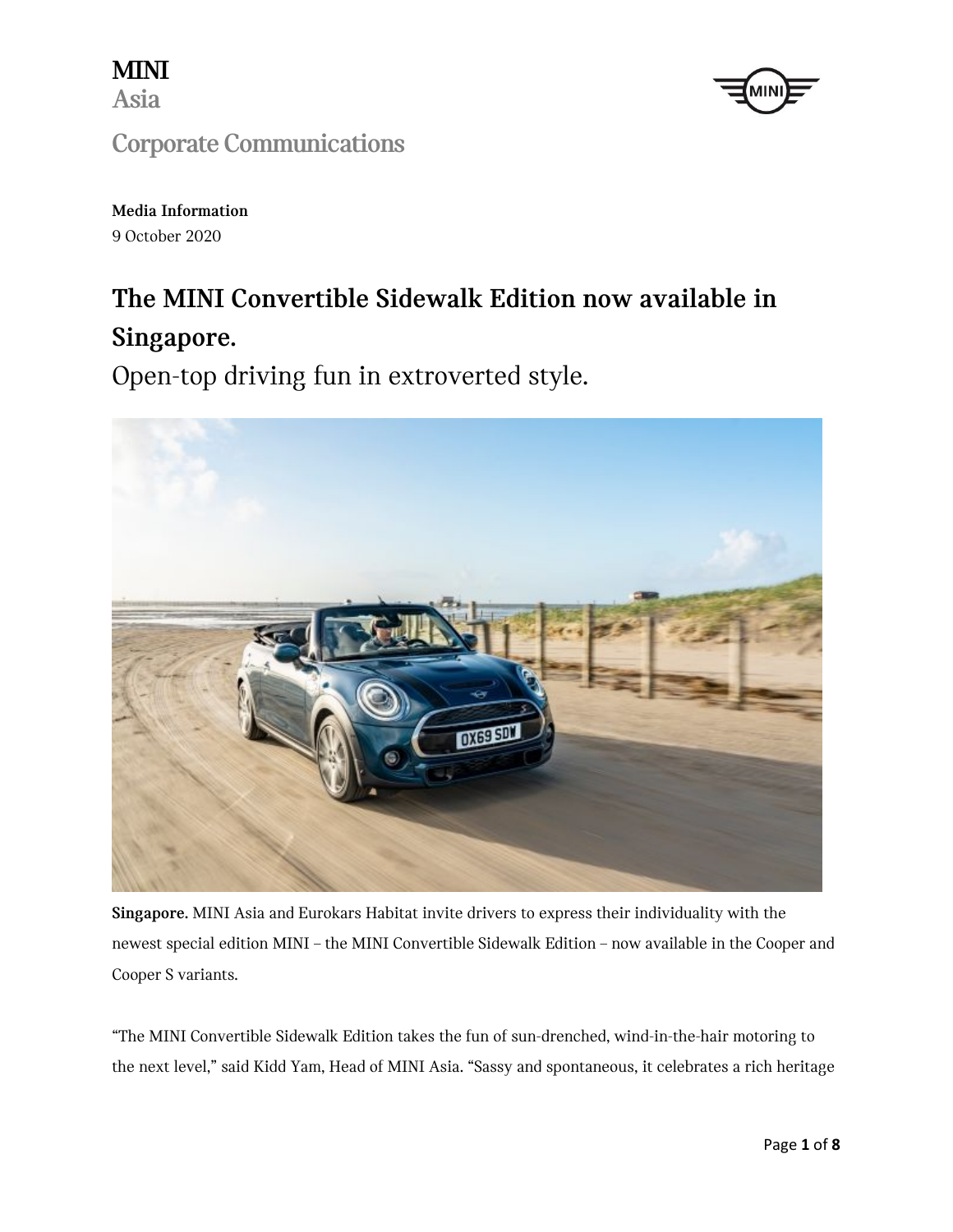

## **Corporate Communications**

of unfiltered excitement and is the epitome of hood down, summer driving enjoyment – with more power, space and handling."



individual style and spontaneous joie de vivre.

MINI presents a particularly exclusive opportunity to enjoy driving fun without a fixed roof over one's head. With its individual design and equipment features, the MINI Convertible Sidewalk Edition offers ideal conditions for making an extroverted appearance in urban traffic. The innovative and precisely coordinated colour and material concept of the new edition model sets fresh highlights for



Variants of the exterior paintwork, soft top design, rim styling and interior fittings developed especially for the edition model, as well as numerous specific design accents, give the MINI Convertible Sidewalk Edition its unmistakable charisma. The expressive exterior and the stylish ambience in the interior make for a particularly emotional and hallmark MINI openair experience.

With the MINI Convertible Sidewalk Edition, the traditional British premium car manufacturer has once again created an attractive combination of MINI typical go-kart feeling and exclusive flair to provide a unique open-top driving experience.

An edition model of the same name of the first open-top MINI generation already heightened open-top driving fun considerably. The direct predecessor of the current open-top four-seater, the MINI Convertible Highgate, also ranks among the top model highlights of the British premium brand.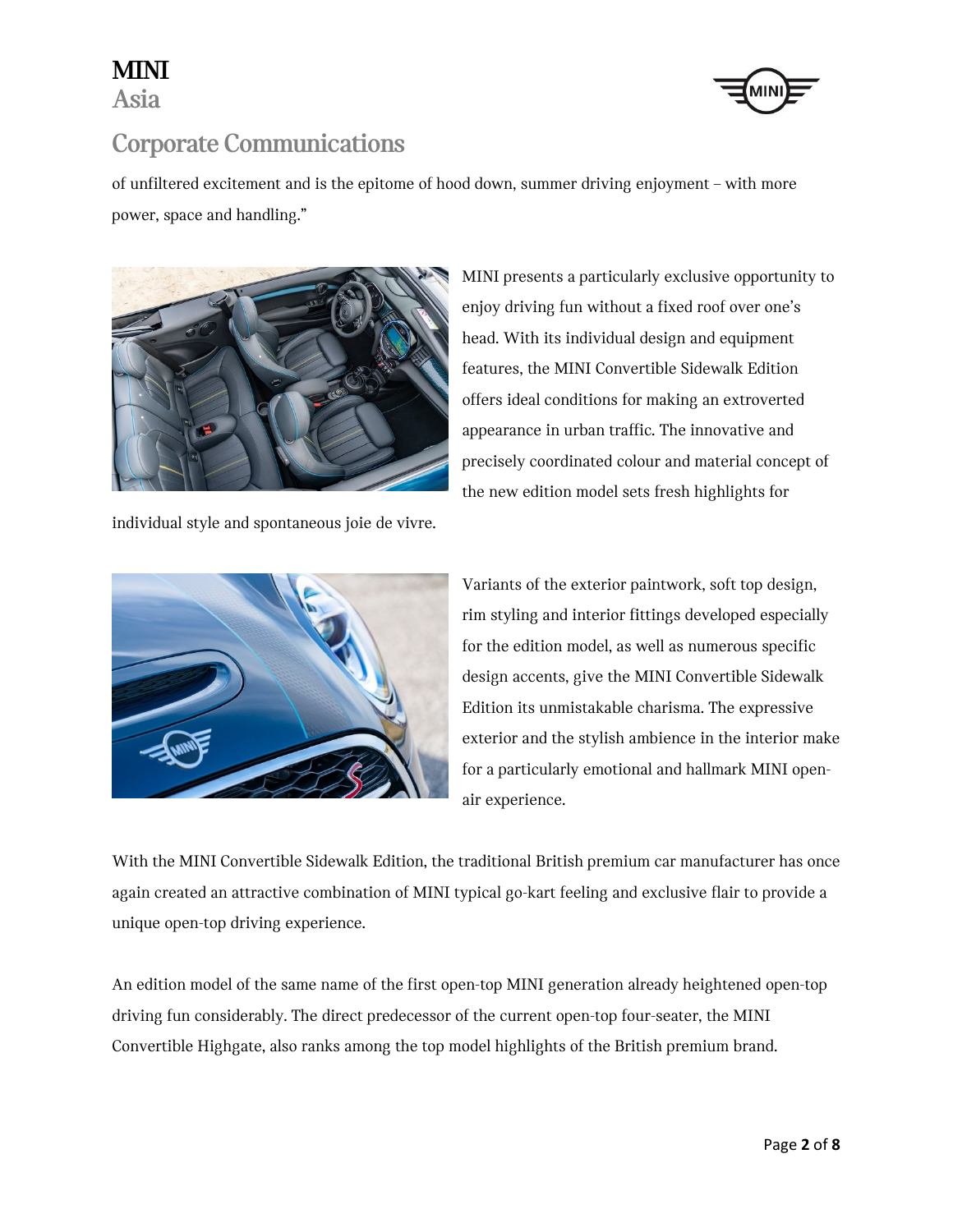

## **Corporate Communications**



### **Exclusive paintwork, unique soft top design, special light alloy wheels.**

In the current generation, the MINI Convertible is the only open-top model in the premium compact car segment. In addition to its exceptional position in the automotive market, the MINI Convertible Sidewalk Edition also offers an extra touch of exclusivity.

Thanks to the Deep Laguna metallic body paint finish presented for the first time with the edition model, it is instantly recognisable. The expressive blue tone accentuates the powerful surfaces of the vehicle particularly intensively. The sporty character of the open four-seater is additionally emphasised by the model-specific bonnet stripes with contrasting colour edges. On request, the exterior paintwork Midnight Black metallic, White Silver metallic, Enigmatic Black metallic, Moonwalk Grey metallic and Thunder Grey metallic are also available for the MINI Convertible Sidewalk Edition.



The MINI Yours Softtop Sidewalk offers protection against precipitation or when the sun is simply beating down too strongly. The version of the fully automatic textile soft top, specially designed for the edition model, which can be opened or closed electrically and almost silently in 18 seconds, features an artistically woven-in arrow graphic in the particularly high-quality finish typical of MINI Yours.

The 17 inch light-alloy Scissor Spoke 2-tone wheels of the MINI Convertible Sidewalk Edition are also a model-specific design feature. A further contribution to the model's unmistakable appearance is made by the side indicator bezels, known as side scuttles, which bear the "Sidewalk" model designation.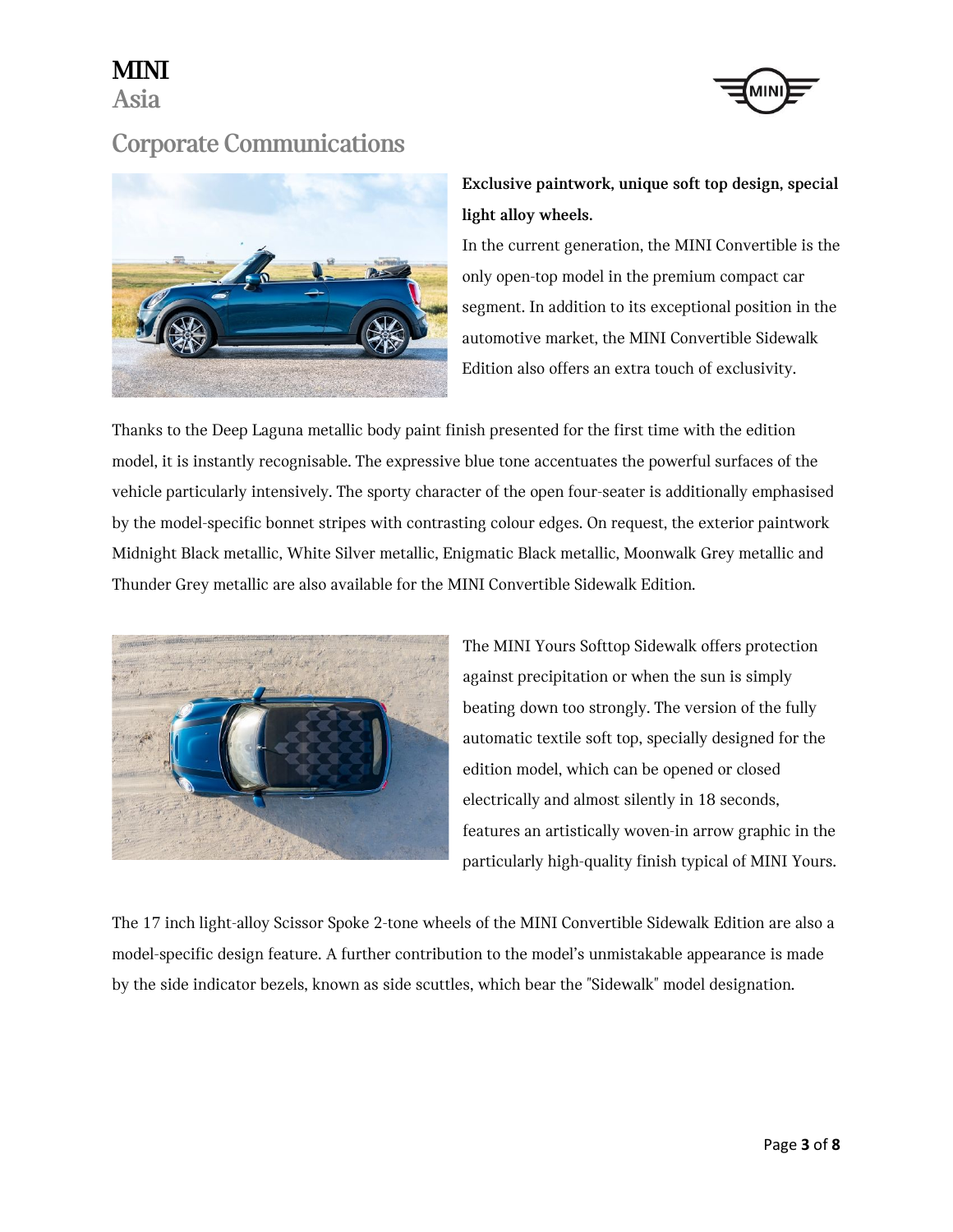

## **Corporate Communications**



**Characteristic interior ambience: exclusive MINI Yours leather upholstery, specific interior surfaces.** The edition model features brushed aluminium door sills bearing the "Sidewalk" lettering. Inside, the occupants sit on seats in the exclusive MINI Yours Leather Lounge Sidewalk variant. Their anthracitecoloured leather surfaces are combined with contrasting seams in Petrol and Energetic Yellow. In

addition, braided piping in Petrol and the "Sidewalk" logo add touches of individual style. The doormats have matching dark Petrol surrounds and Energetic Yellow seams.



The interior surfaces of the MINI Convertible Sidewalk Edition also have a model-specific design. The backlit decorative trim on the passenger side in Piano Black is combined with accents in petrol and silver. In addition, the elliptical door trim is in Petrol. The sports leather steering wheel with its discreet "Sidewalk" logo at the bottom and contrasting seams is a further highlight in edition model's interior.

In conjunction with the Sidewalk Chili equipment package, the edition model also features LED headlamps, LED fog lamps, the interior lighting package as well as the MINI Driving Modes, automatic air conditioning, a height-adjustable front passenger seat and a storage package.



### **Driving fun made to measure: Two engines to choose from.**

The range for the MINI Convertible Sidewalk Edition is made up of two petrol engines with MINI TwinPower Turbo technology. The MINI Cooper Convertible Sidewalk Edition is powered by a 1.5 litre 3-cylinder engine which produces 136 hp of power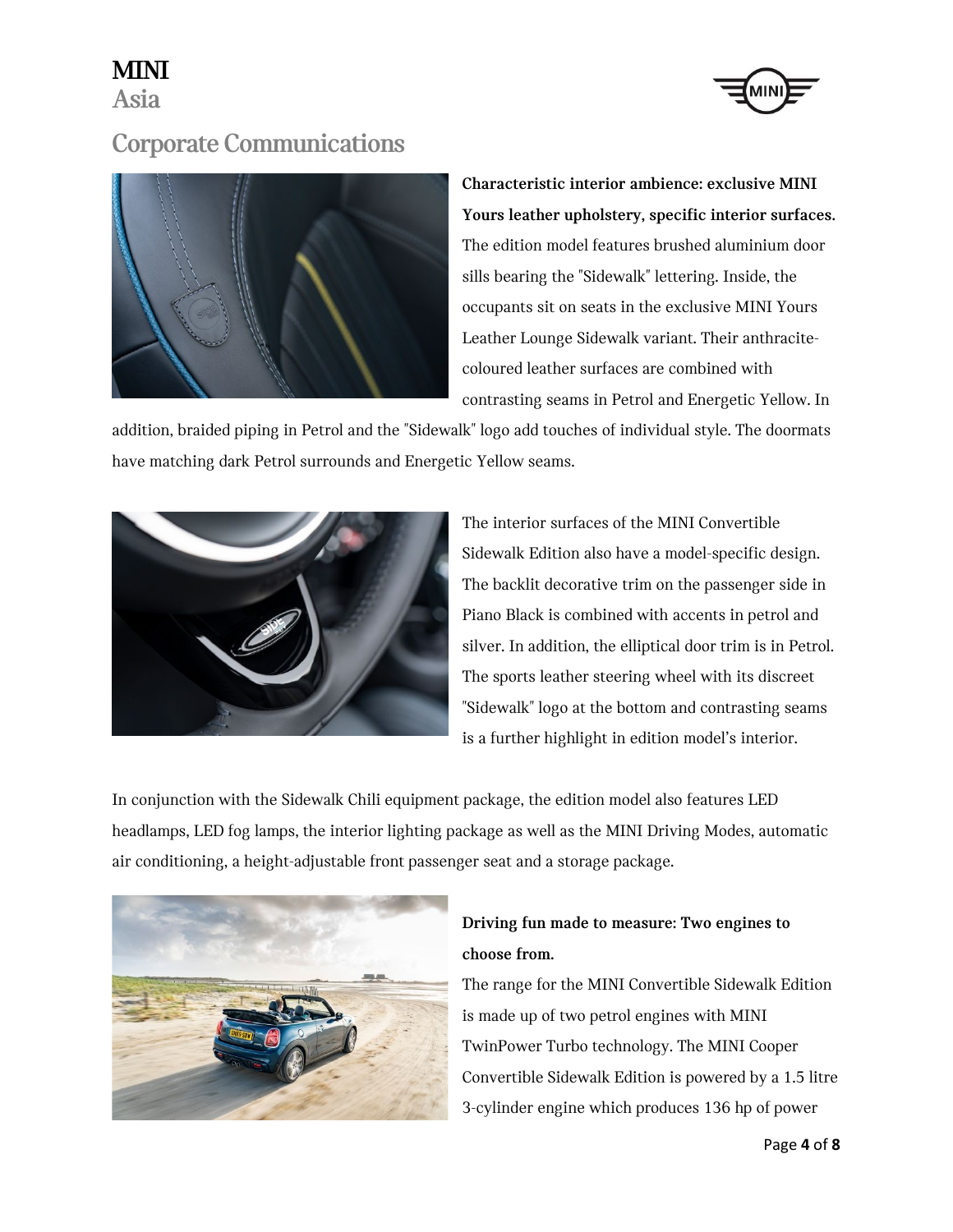

## **Corporate Communications**

while the 192 hp 4-cylinder engine of the MINI Cooper S Convertible Sidewalk Edition provides the sportiest fresh air experience.

All engines are combined with a 7-speed Steptronic transmission with double clutch. Alternatively, the MINI Cooper S Convertible Sidewalk Edition can also be equipped with a 7-speed Steptronic Sport transmission with double clutch, which provides even faster gear shifts and can also be operated using paddles on the steering wheel. As a further addition to the standard equipment, a wide range of options is available for all engine variants of the edition model to provide extra comfort, driving fun and spontaneous open-air pleasure.

#### **MINI Connected.**

The standard-fitted MINI Connected application on the MINI Convertible Sidewalk Edition offers an exceptionally wide range of digital services that allow seamless integration of the car into the driver's day-to-day digital routine.

- A particularly useful feature is the Real Time Traffic Information service this provides the latest traffic information so that drivers can spot and bypass traffic bottlenecks on their journey. It also improves the accuracy of estimated travelling time based on the traffic conditions on the route taken.
- **'Weather' and 'News' vehicle apps** provide information and entertainment throughout the journey, and drivers can even request for the car to read out the latest news.
- The **Natural Language Understanding** feature enables drivers to operate certain functions of the car by speaking, and the system has a processing speed of just a few seconds.
- Teleservices by MINI delivers greater convenience and efficient servicing processes. As soon as a service is required, the service-related data is automatically transferred to the MINI Centre via the Automatic Teleservice Call. A representative will retrieve this data, analyse it, and contact the driver to arrange a service or maintenance appointment.
- The Remote Services function is particularly useful when the driver is not near the car. For example, if he isn't sure that the windows are fully closed or if the doors are locked, all he needs to do is to check the status on the MINI Connected smartphone app (available for Apple and Android devices). The car doors can be remotely locked and unlocked via the app. On a particularly hot day, the driver is also able to cool down the car by switching on the air ventilation function via the app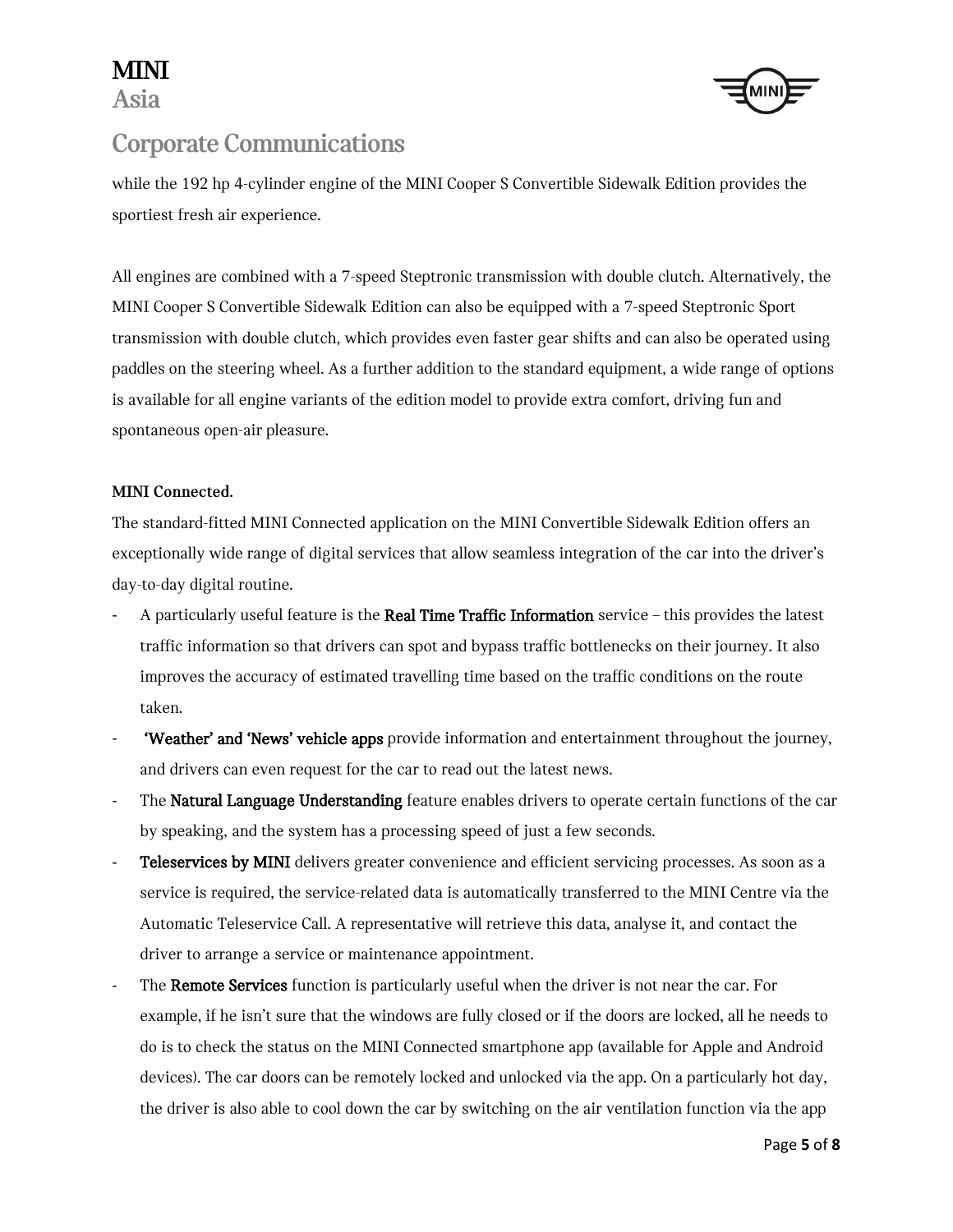



well before he gets to the driver's seat. Other useful information such as the car's fuel level is also reflected on the app.

For greater peace of mind, the **Intelligent Emergency Call** function comes in handy for quick emergency assistance at the push of a button. If the driver gets into an accident or sees a vehicle that needs immediate help, a call is made directly to the BMW Group Call Centre with key data from the car, such as the exact location as well as the status of the airbags and front seat belts. If necessary, the system can even make the call automatically.

Additional information enclosed:

- 1. The MINI Convertible Sidewalk Edition prices.
- 2. The MINI Convertible Sidewalk Edition specifications.

-End-

For media enquiries, please contact:

**BMW Group Asia**  Corporate Affairs Department Email: [BMWAsiaCorpAffairs@bmw.com](mailto:BMWAsiaCorpAffairs@bmw.com) Tel: (+65) 6838 9600 Media Website[: www.press.bmwgroup.com](http://www.press.bmwgroup.com/) LinkedIn[: https://www.linkedin.com/company/bmw-asia](https://www.linkedin.com/company/bmw-asia)

**Eurokars Habitat Pte Ltd** Jean Cheng Marketing Manager Tel: 6551 5530 Email: [Jean.cheng@eurokars.com.sg](mailto:Jean.cheng@eurokars.com.sg)

#### **About MINI in Asia**

MINI is headquartered and manufactured in Oxford, UK and is a brand of BMW Group. In East Asia, this iconic car is sold in Singapore, Brunei, Vietnam, New Caledonia, Guam, Sri Lanka, Tahiti, Philippines and Indonesia. The full range of MINI is available in these markets – MINI Electric, MINI 3 Door, MINI 5 Door, MINI Convertible, MINI Clubman, MINI Countryman, and MINI John Cooper Works.

For more information[: www.mini.com.sg.](http://www.mini.com.sg/)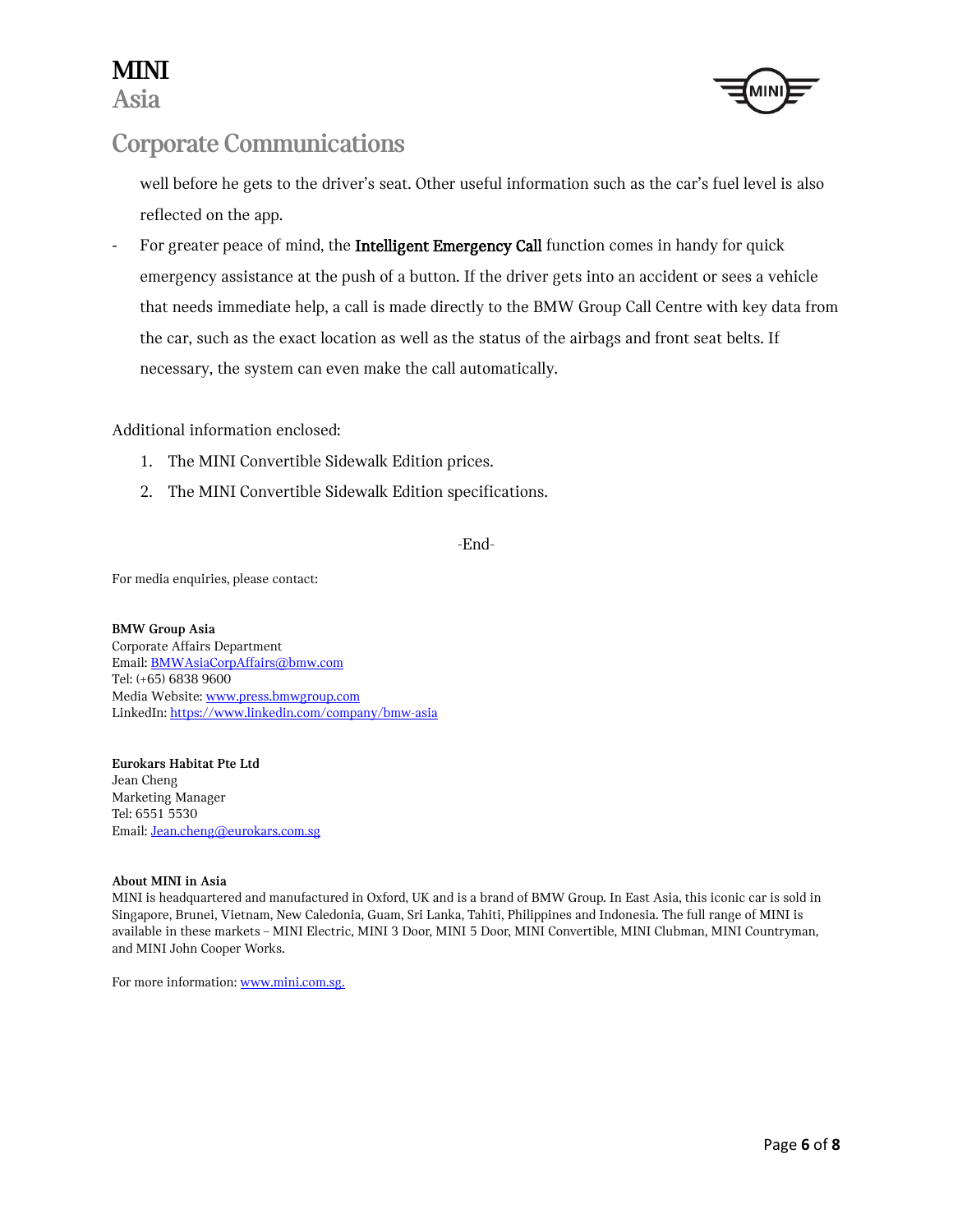

#### **About Eurokars Habitat Pte Ltd**

In 2006, the first ever MINI Habitat, developed by Eurokars Group, was officially opened to the public. Voted as the best MINI Showroom in 2009 at the International MINI Dealer Conference held in London, MINI Habitat encompasses the vibrant colours, quirky designs and trademarks of the MINI brand. Currently, MINI Habitat houses the MINI Electric, MINI 3 Door, MINI 5 Door, MINI Convertible, MINI Clubman, MINI Countryman, as well as the full range of MINI John Cooper Works.

For more information[: www.eurokarsgroup.com.](http://www.eurokarsgroup.com/)

MINI Habitat is located at 27 Leng Kee Road.

Operation hours: Mon – Sat 8.30AM – 7.00PM. Sun and public holidays 10.00AM – 6.00PM.